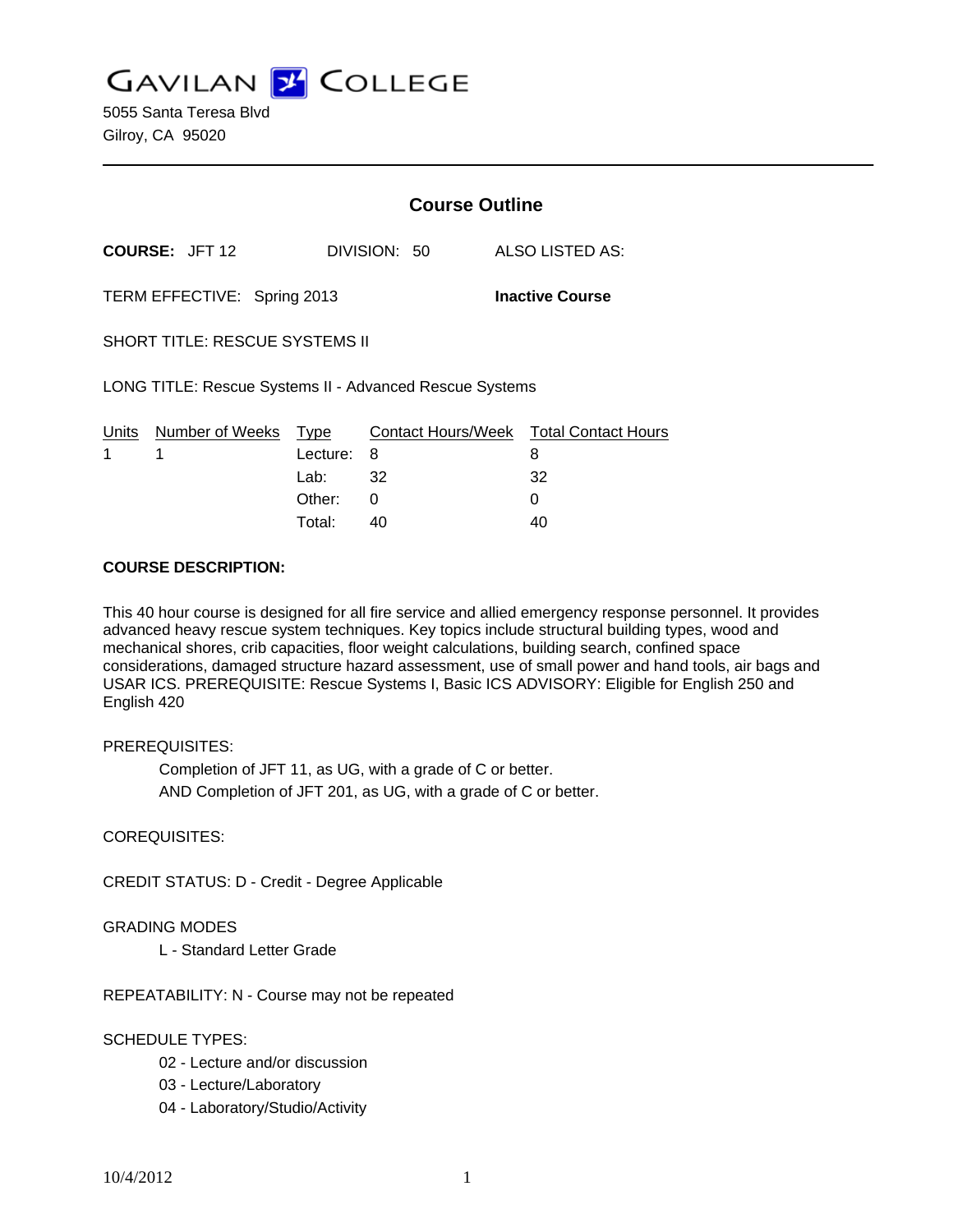## **STUDENT LEARNING OUTCOMES:**

1. Identify types of structural collapse.

2. Demonstrate techniques for temporary support of damaged buildings.

3. Identify the need for lighting and ventilation in heavy

rescue operations in damaged buildings.

4. Demonstrate the use of prying, lifting/hoisting and hydraulic tools.

- 5. Demonstrate debris tunneling techniques.
- 6. Demonstrate ladder use in heavy rescue.
- 7. Identify resources for specialized tools and equipment.

### **CONTENT, STUDENT PERFORMANCE OBJECTIVES, OUT-OF-CLASS ASSIGNMENTS**

Inactive Course: 09/24/2012

- 1 Wk 40 Hrs I. Overview of Module
- II. Tools Used in Heavy Rescue
- III. Rescue Operations in Damaged Buildings
- IV. Ladder Use in Specialized Rescue Situations
- V. Resource Identification Special Tools

Lecture, discussion and skills performance/demonstration will serve as the medium of instruction. Regular assignments will be made for out-of-class study and research. Quizzes and a final exam as well as individual guidance will be provided as required.

### **REPRESENTATIVE TEXTBOOKS:**

Required: ^uHeavy Rescue Manual^s, Office of the State Fire Marshall ^uHeavy Rescue Student Workbook^s, Office of the State Fire Marshall Reading level determined to be: 12th + grade level.

### **ARTICULATION and CERTIFICATE INFORMATION**

 Associate Degree: CSU GE: IGETC: CSU TRANSFER: Transferable CSU, effective 199870 UC TRANSFER: Not Transferable

# **SUPPLEMENTAL DATA:**

Basic Skills: N Classification: I Noncredit Category: Y Cooperative Education: Program Status: 1 Program Applicable Special Class Status: N

10/4/2012 2